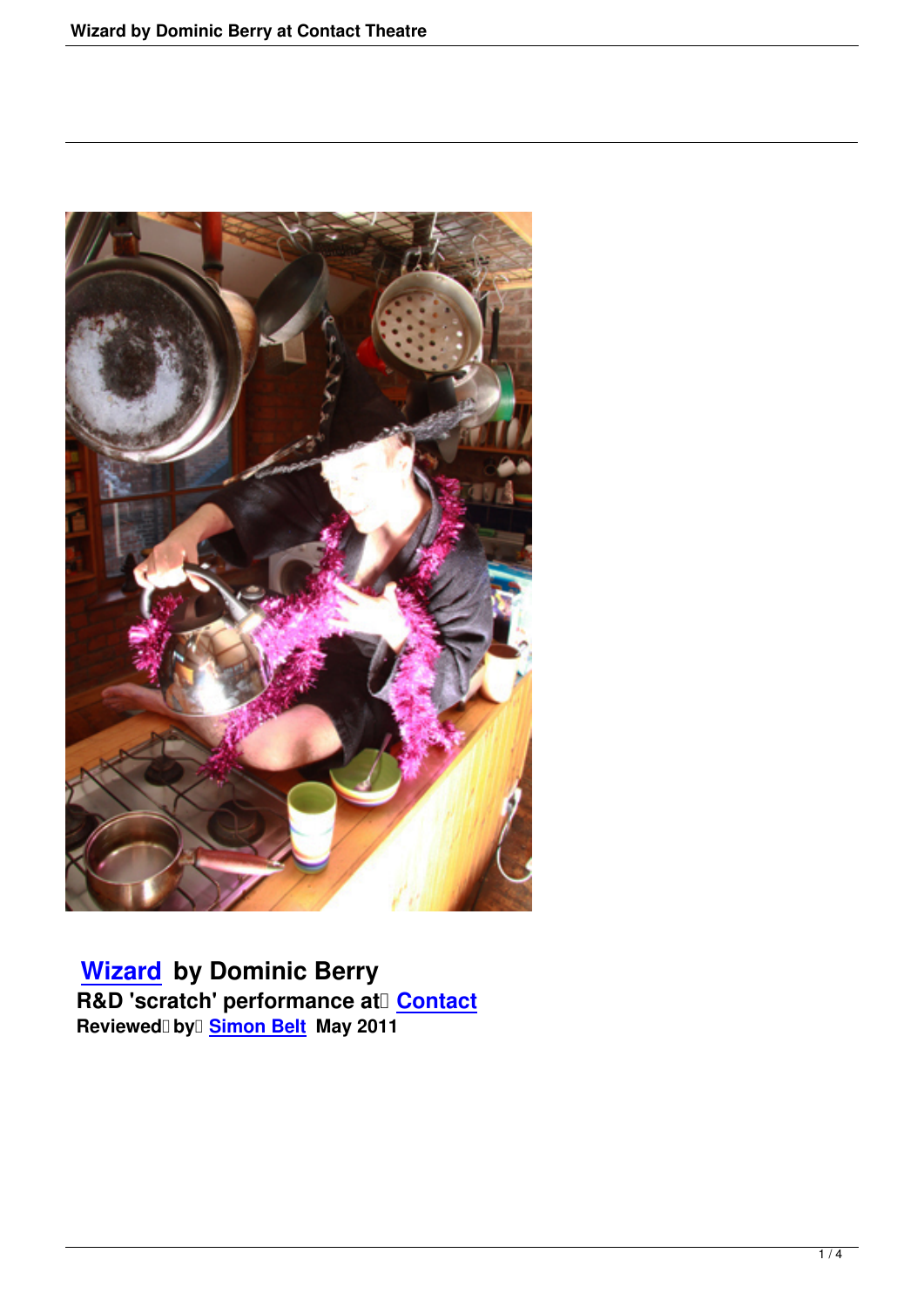I came across **Dominic Berry** (Freed Up Poets) at one of Manchester's ubiquitous open mic events reading some of his poetry and thought he was interesting, but it was as a Master of Ceremony compere for a poetry night at **green**room that he really stood out as someone to watch. I wondered how I could include Dominic if the Manchester Salon ever organised anything there, as his timing and response to audience mood displayed a fabulous sense of interactive timing. With the Arts Council budget cuts forcing the unexpected closure of the **gree** 

#### **n** room and respectively. The contract of the contract of the contract of the contract of the contract of the contract of the contract of the contract of the contract of the contract of the contract of the contract of the m, it was onwards to the **Contact** theatre space to get to see him perform outside of the rather hackneyed poetry reading nights.

Completely authored by Manchester Literature Festival slam winner Dominic Berry, **Wizard** is about someone who hasn't been outside his flat for months and a friendly neighbour called *Man*

who visits to rapport with him.

## **Wizard**

can see amazing magic in places most people can't - a dragon ninja drag-queen scaling his shower, a menopausal midwife haunting his kettle. Based around poetic interchanges bewteen Man and Wizard, and

blends this with Hip Hop, comedy, and theatre.

This second R&D 'scratch' performance of the script and production follows an earlier *sharing* and

## *workshop*

performance. I know it's Dominic's debut script but the involvement of an audience in an unfinished production with

# *Feedback Forms*

, and a Questions and Answers section, to solicit ideas on

## *what changes should be made*

to format and balance was a little odd. Maybe it's me and I need to get out more like Wizard, but surely this is a luxurious and inverted approach to audience engagement who surely come along to see something beyond their own experience rather than be asked what the cast should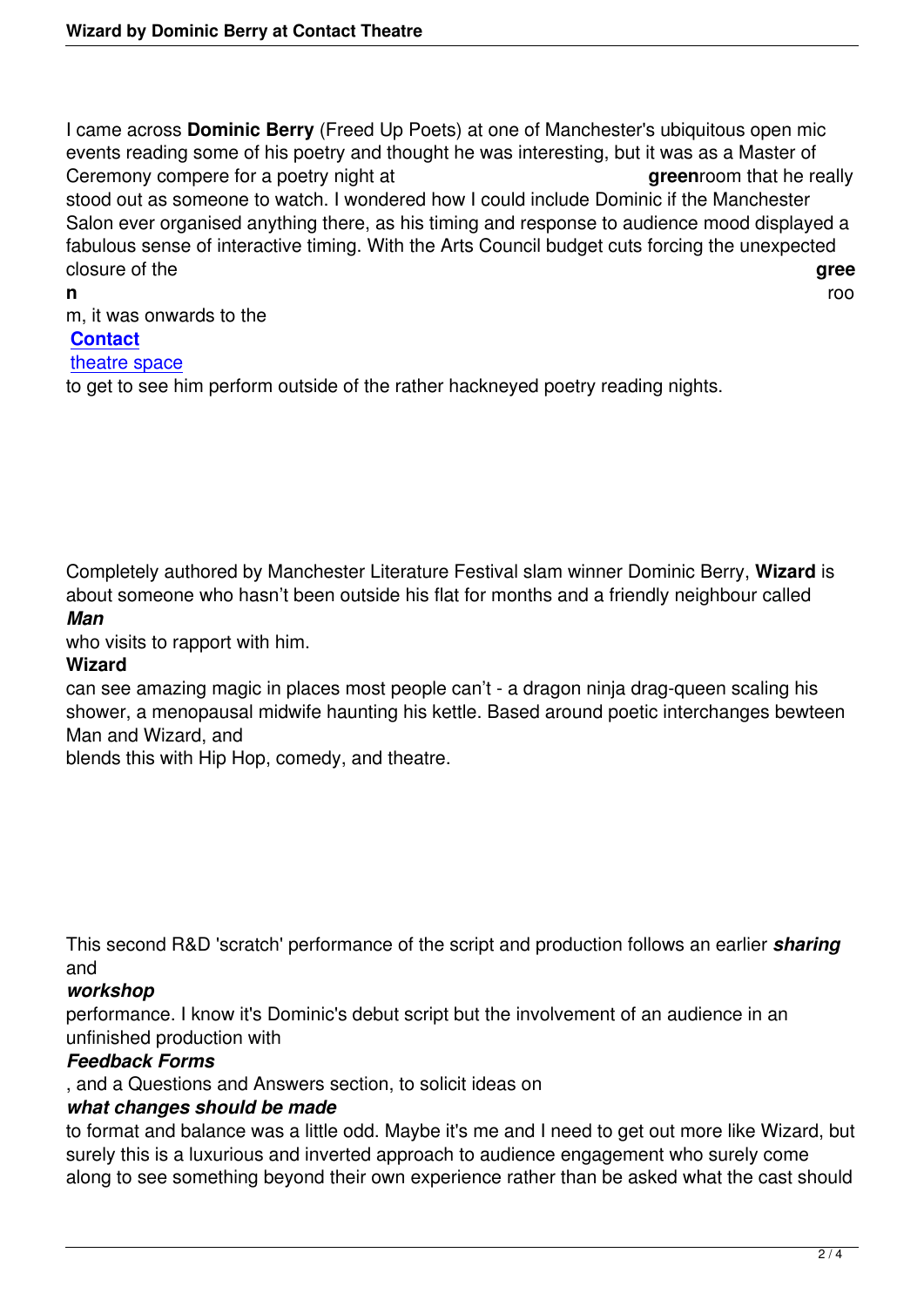be doing? The Q&A session seemed heavily laden with a therapeutic overtone of the cast and writer wanting to be loved or guided to a better way with requests for the audience to advise them on whether to use puppets rather than physical objects.

Putting that to one side for now, I thought the production was on the whole lean and mean which gave real focus to the tightly worked script and an outstanding performance by Rod Tame as Wizard. Although I say the script was tightly worked, it was inherently confused, contradictory and somewhat unbalanced in terms of character roles. The story has two characters essentially - firstly a guy called **Wizard** (played by Rod Tame) who imagines he's a wizard and stays in his flat to engage in conversation with his kettle (Ursula), toaster (Catherine) and dish rack (Daisuke) all spoken by Jo Warburton, and secondly an ordinary guy called **Man**

(played by Dominic Berry) who has a job and work colleagues he thinks of as dull but aspires to be poetic and rhyming like

#### **Wizard**

.